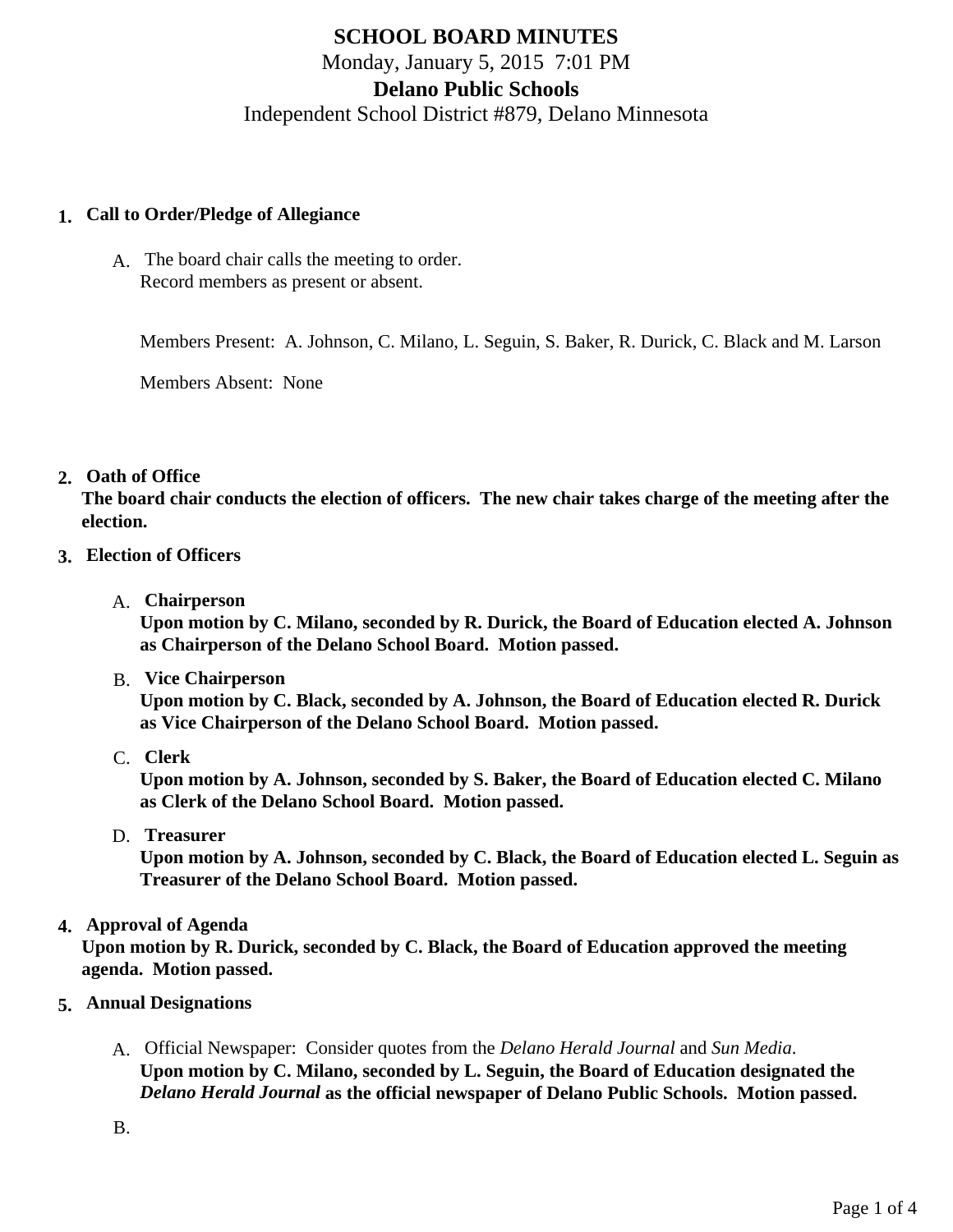# **School Board Compensation:**

# **Current Rates**

Regular Meeting/Workshops - \$60.00/meeting Committee Meetings - \$25 minimum (\$12.50/hour after two hours, not to exceed \$100) Chairperson - \$300.00/year Clerk - \$250.00/year

### C. **School Attorneys:**

Official Attorneys - Rupp, Anderson, Squires & Waldspurger P.A. Local Attorney - Dick Grinley Authorized Personnel to Contact Attorneys - School Board Chair, Superintendent & Business Manager

# D. **Memberships:**

MSBA (MN School Board Association) MAWSECO (Meeker and Wright Special Ed Coop) SEE (Schools for Equity in Education) Wright Technical Center (Career and Technical Coop) CMERDC (Central MN Educ Research & Dev Council) Resource Training and Solutions MN State High School League Sherburne-Wright Educational Technology Cooperative

### E. **Federal Grants:**

Title I, II

# F. **Delegate authority to make electronic fund transfers:**

Superintendent Business Manager Accountant Payroll/HR Coordinator District Office Clerk

### G. **Signatures for Elementary Activity Fund:**

Business Manager Elem. School Admin Assistants

### H. **Prepayment of Bills:**

Avoid penalties and finance charges Reimbursement of employees Obtain discounts Pre-approved contracts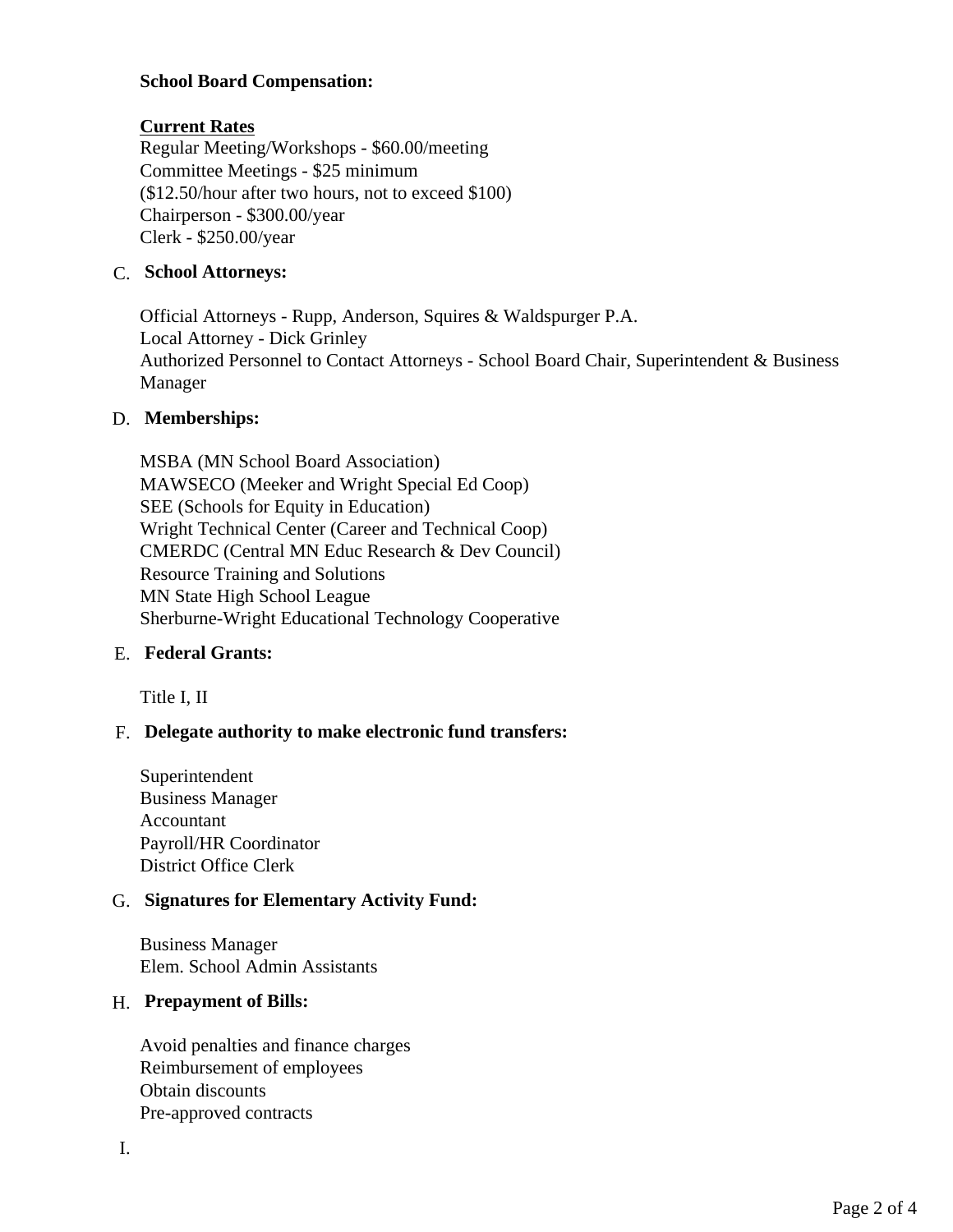# **Mileage Reimbursement Rate:**

IRS rate (\$.575/mile)

# J. **Official Depositories**

State Bank of Delano Minnesota Lakes Bank (formerly Crow River State Bank) 21st Century Bank, Loretto Wells Fargo MN School District Liquid Asset Fund PMA Securities, Inc. U.S. Bank Corporate Trust Services

### K. **School Board Regular Meeting Times and Dates for 2015:**

Recommended 4th Monday of the month at Delano City Hall beginning at 5:45 p.m. except March 16 (spring break), May 18 (Memorial Day) and December 14 (winter break), when the meeting will be held in the Delano High School Media Center.

# L. **Renew Board Operating Protocol Upon motion by L. Seguin, seconded by R. Durick, the Board of Education approved items B-L. Motion passed.**

#### **6.**

### **Appoint Members to Board Committees and Representatives**

| Committee                                       | 2014 Members            | 2015 Members            |
|-------------------------------------------------|-------------------------|-------------------------|
| <b>Buildings and Grounds</b>                    | Baker*, Seguin, Durick  | Baker*, Seguin, Durick  |
| Meet & Confer                                   | Seguin*, Black, Durick  | Seguin*, Black, Durick  |
| <b>Transportation Negotiations</b>              | Milano*, Durick, Larson | Milano*, Durick, Larson |
| <b>Classified Employee Negotiations</b>         | Durick*, Seguin         | Durick*, Seguin         |
| <b>Teacher Negotiations</b>                     | Black*, Johnson, Baker  | Black*, Johnson, Baker  |
| <b>Administrative Negotiations</b>              | Johnson*, Black, Seguin | Johnson*, Black, Seguin |
| <b>Finance/Insurance Committee</b>              | Seguin*, Black, Larson  | Seguin*, Black, Larson  |
| <b>Delano City/School</b>                       | Seguin*, Black, Larson  | Seguin*, Black, Larson  |
| <b>Curriculum Advisory Council</b>              | Seguin*, Johnson        | Larson*, Johnson        |
| <b>Community Ed. Advisory Council</b>           | Baker*, Black           | Baker*, Black           |
| <b>MAWSECO</b> (Meeker/Wright Special Ed. Coop) | Johnson*, Black         | Johnson*, Black         |
| <b>Wright Technical Center</b>                  | Durick*, Baker          | Durick*, Baker          |
| MN High School League & Activities Council      | <b>Black*, Durick</b>   | <b>Black*, Durick</b>   |
| <b>Professional Development Team</b>            | Milano*, Black          | Milano*, Black          |
| <b>Site Base Committee - Elementary School</b>  | Seguin*, Black          | Seguin*, Black          |
| <b>Site Base Committee - Middle School</b>      | Milano*, Larson         | Milano*, Larson         |
| <b>Site Base Committee - High School</b>        | Larson*, Baker          | Larson*, Baker          |
| <b>Delano Area Sports Association</b>           | Larson*, Durick         | Larson*, Durick         |
| <b>Safe Schools</b>                             | Baker*, Durick          | Baker*, Durick          |
| <b>Schools for Equity in Education (SEE)</b>    | Milano*, Baker          | Milano*, Baker          |
| *Chair                                          |                         |                         |